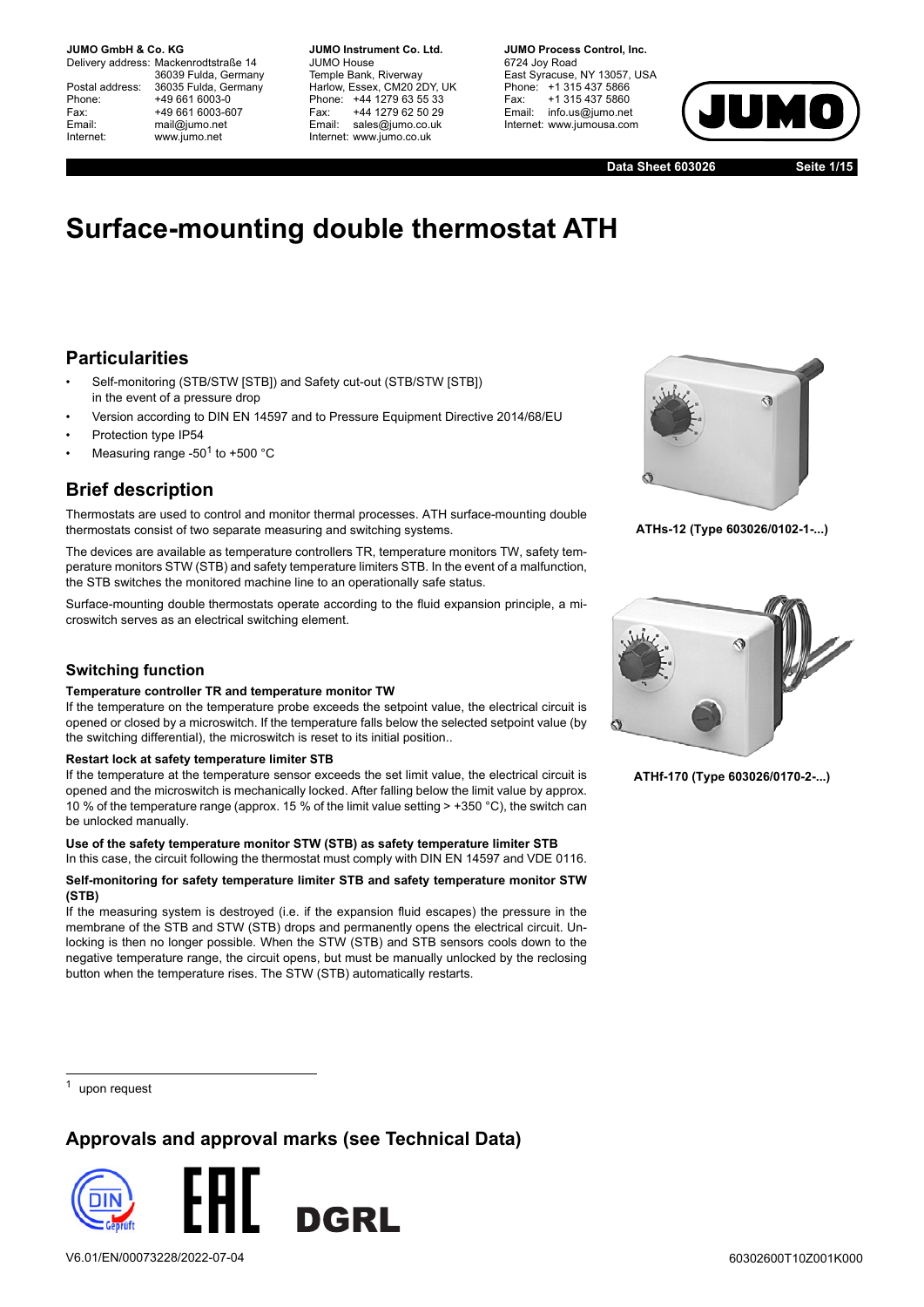Delivery address: Mackenrodtstraße 14 36039 Fulda, Germany Postal address: 36035 Fulda, Germany Phone: +49 661 6003-0<br>
Fax: +49 661 6003-6<br>
Email: mail@jumo.net +49 661 6003-607 mail@jumo.net Internet: www.jumo.net

**JUMO Instrument Co. Ltd.** JUMO House Temple Bank, Riverway Harlow, Essex, CM20 2DY, UK Phone: +44 1279 63 55 33 Fax: +44 1279 62 50 29 Email: sales@jumo.co.uk Internet: www.jumo.co.uk

**JUMO Process Control, Inc.** 6724 Joy Road East Syracuse, NY 13057, USA Phone: +1 315 437 5866 Fax: +1 315 437 5860 Email: info.us@jumo.net Internet: www.jumousa.com



**Data Sheet 603026**

**Seite 2/15**

# **Technical data**

# **Control ranges and temperature probes**

|                    |                               | Fluid-filled                         |                          |                                                                            |  |  |
|--------------------|-------------------------------|--------------------------------------|--------------------------|----------------------------------------------------------------------------|--|--|
| Switching function | Control/limit value<br>ranges | Max. admissible<br>probe temperature | Max. capillary<br>length | Probe length, dimension "L"<br>Probe $\varnothing$ "d" = 6 mm <sup>a</sup> |  |  |
|                    | $^{\circ}C$                   | $^{\circ}$ C                         | mm                       | mm                                                                         |  |  |
| TR, TW             | $-20$ to $+50$                | 60                                   | 5,000                    | 141                                                                        |  |  |
|                    | $-10$ to $+40$                | 50                                   |                          | 185                                                                        |  |  |
|                    | 0 to 50                       | 60                                   |                          | 185                                                                        |  |  |
|                    | 0 to 100                      | 125                                  |                          | 107                                                                        |  |  |
|                    | 20 to 90                      | 115                                  |                          | 138                                                                        |  |  |
|                    | 20 to 120                     | 140                                  |                          | 106                                                                        |  |  |
|                    | 20 to 150                     | 175                                  |                          | 88                                                                         |  |  |
|                    | 30 to 110                     | 135                                  |                          | 125                                                                        |  |  |
|                    | 50 to 200                     | 230                                  |                          | 101                                                                        |  |  |
|                    | 50 to 250                     | 290                                  |                          | 73                                                                         |  |  |
|                    | 50 to 300                     | 345                                  |                          | 63                                                                         |  |  |
|                    | 50 to 350                     | 405                                  |                          | 53                                                                         |  |  |
|                    | 60 to 130                     | 150                                  |                          | 135                                                                        |  |  |
| STW (STB) and STB  | 20 to 150                     | 175                                  | 5,000                    | 77                                                                         |  |  |
|                    | 30 to 110                     | 135                                  |                          | 108                                                                        |  |  |
|                    | 50 to 250                     | 290                                  |                          | 64                                                                         |  |  |
|                    | 50 to 300                     | 345                                  |                          | 55                                                                         |  |  |
|                    | 60 to 130                     | 150                                  |                          | 116                                                                        |  |  |
|                    |                               |                                      | Gas-filled               |                                                                            |  |  |
| TR, TW             | 20 to 400                     | 460                                  | 1,000                    | 278                                                                        |  |  |
|                    | 20 to 500                     | 575                                  | 2,000                    | 148                                                                        |  |  |
|                    | 20 to 500                     | 575                                  | 4,000                    | 202                                                                        |  |  |
| STW (STB) and STB  | 20 to 400                     | 460                                  | 1,000                    | 176                                                                        |  |  |
|                    | 20 to 500                     | 575                                  | 2,000                    | 127                                                                        |  |  |
|                    | 20 to 500                     | 575                                  | 4,000                    | 202                                                                        |  |  |

a Standard

# **Capillary and temperature probe**

| Type                                | Scale limit value                   | Capillary                                                | Temperature probe                                                   |
|-------------------------------------|-------------------------------------|----------------------------------------------------------|---------------------------------------------------------------------|
| $ATH.-.$                            | up to 200 $\degree$ C               | Copper (Cu), $\varnothing$ 1.5mm,<br>material no. Cu-DHP | Copper (Cu), material no. Cu-DHP,<br>hard soldered                  |
|                                     | up to 350 $^{\circ}$ C              | Copper (Cu), Ø 1.5mm<br>material no. Cu-DHP              | Stainless steel (CrNi), material no. 1.4571,<br>hard soldered       |
|                                     | up to 500 $^{\circ}$ C              | Stainless steel (CrNi).<br>$\varnothing$ 1.5mm           | Stainless steel (CrNi), material no. 1.4571,<br>welded              |
|                                     | up to $350 °C$                      | Stainless steel (CrNi),<br>$\varnothing$ 1.5mm           | Stainless steel (CrNi), material no. 1.4571,<br>welded (extra cost) |
| Capillary length                    | 1,000 mm, max. 5,000 mm as standard |                                                          |                                                                     |
| Minimum bending radius of capillary | $5 \, \text{mm}$                    |                                                          |                                                                     |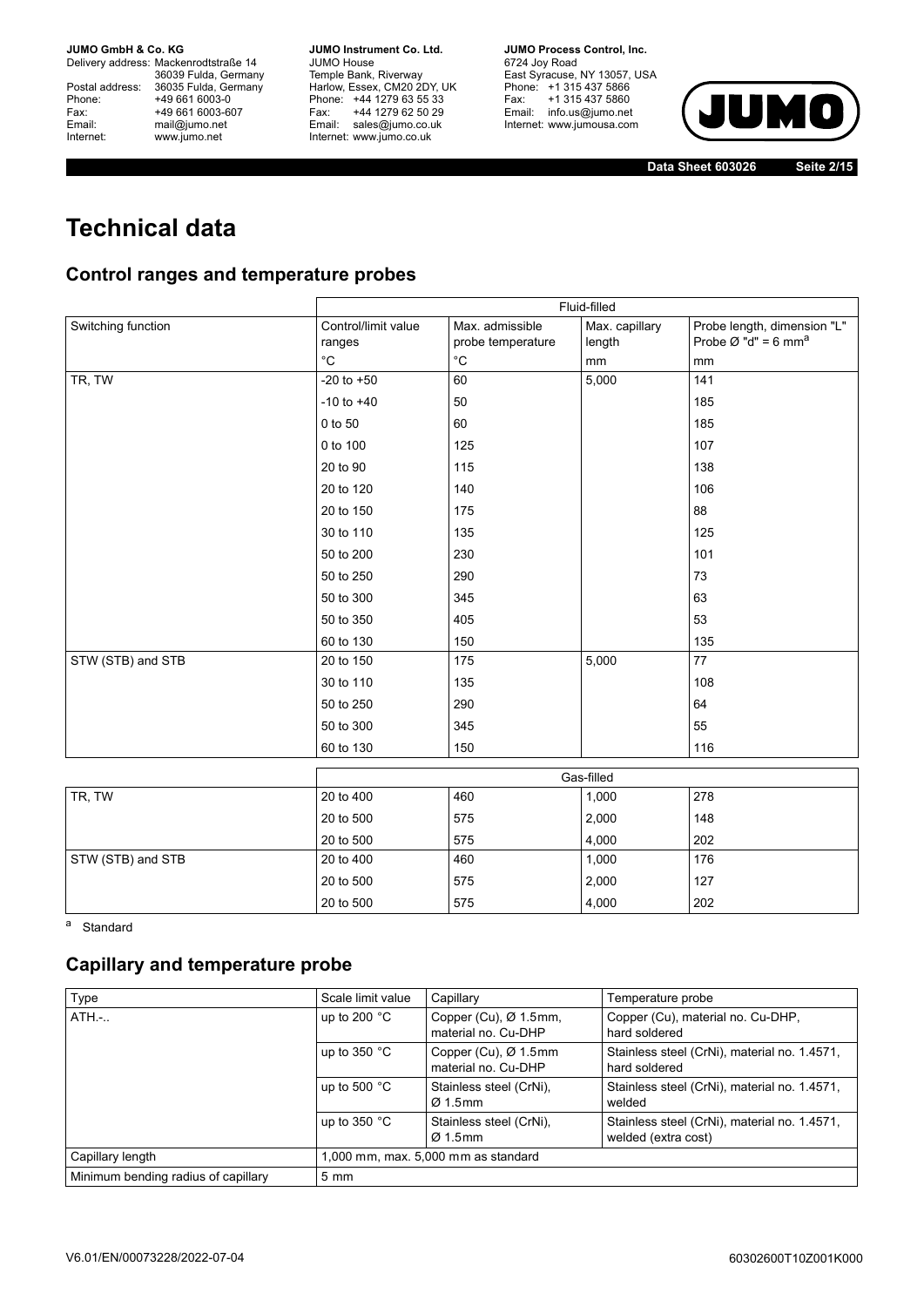Delivery address: Mackenrodtstraße 14 36039 Fulda, Germany Postal address: 36035 Fulda, Germany Phone: +49 661 6003-0<br>
Fax: +49 661 6003-6<br>
Email: mail@jumo.net +49 661 6003-607 mail@jumo.net Internet: www.jumo.net

**JUMO Instrument Co. Ltd.** JUMO House Temple Bank, Riverway Harlow, Essex, CM20 2DY, UK Phone: +44 1279 63 55 33 Fax: +44 1279 62 50 29 Email: sales@jumo.co.uk Internet: www.jumo.co.uk

**JUMO Process Control, Inc.** 6724 Joy Road East Syracuse, NY 13057, USA Phone: +1 315 437 5866 Fax: +1 315 437 5860 Email: info.us@jumo.net Internet: www.jumousa.com



**Data Sheet 603026**

**Seite 3/15**

# **Electrical data**

| Switching function                                               | TR, TW, STW (STB)                                                | STB (-70)                                                                                            | STB (-70/574)                                                                                        |
|------------------------------------------------------------------|------------------------------------------------------------------|------------------------------------------------------------------------------------------------------|------------------------------------------------------------------------------------------------------|
|                                                                  | Microswitch with changeover<br>contact                           | Microswitch with NC contact<br>and restart lock                                                      | Microswitch with NC contact.<br>restart lock and additional<br>signal contact                        |
| Max. contact rating                                              |                                                                  | AC 230 V +10 %, 10 (2) <sup>a</sup> A, cos $\varphi$ = 1 (0.6) <sup>a</sup> , DC 230 V +10 %, 0.25 A |                                                                                                      |
| with switching differential 1.5 % and 2 %                        | AC 230 V +10 %, 6 $(1.2)^a$ A,<br>$\cos \varphi = 1 (0.6)^a$     |                                                                                                      |                                                                                                      |
|                                                                  | 7 %), AC/DC 24 V, 0.1 A, contact resistance 2.5 to 10 m $\Omega$ |                                                                                                      | Microswith with gold-plated contacts, extra code 702 (only with switching differential 3 %, 5 %, and |
| Contact reliability                                              |                                                                  | To ensure high switching reliability, we recommend a minimum load of:                                |                                                                                                      |
| with silver contacts                                             | $AC/DC = 24$ V, 100 mA                                           |                                                                                                      |                                                                                                      |
| with gold-plated contacts (extra code 702) $AC/DC = 10 V$ , 5 mA |                                                                  |                                                                                                      |                                                                                                      |

a inductive load

# **Environmental influences**

| Switching difference in %                                         | Rated value                                                               | Poss, actual value                                                       | <b>Rated value</b> | Poss, actual value |              |
|-------------------------------------------------------------------|---------------------------------------------------------------------------|--------------------------------------------------------------------------|--------------------|--------------------|--------------|
| of the control/limit value range                                  | Fluid-filled                                                              |                                                                          | Gas-filled         |                    |              |
| Switching function TR, TW                                         | 3                                                                         | 3 max. 4                                                                 | 5                  | 4 max. 8           | standard     |
|                                                                   | 6                                                                         | 6 max. 8                                                                 | 9                  | 8 max. 12          | upon request |
|                                                                   | 1.5                                                                       | 1 max. $2$                                                               | 2                  | 1.5 max, $2.5$     | extra cost   |
|                                                                   | Fluid-filled                                                              |                                                                          | Gas-filled         |                    |              |
| Switching function STW (STB)                                      | 5                                                                         | 4 max. 6                                                                 |                    | 5 max. 12          | standard     |
|                                                                   | 9                                                                         | 8 max. 11                                                                | 9                  | 8 max. 16          | upon request |
|                                                                   | 2                                                                         | 1 max. 3                                                                 | 2                  | $1.5$ max, $3$     | extra cost   |
| Switching point accuracy in %<br>of the control/limit value range |                                                                           |                                                                          |                    |                    |              |
| Switching function TR, TW                                         | In the upper third of the scale $\pm$ 1.5 %, at scale beginning $\pm$ 6 % |                                                                          |                    |                    |              |
| Switching function STB, STW (STB)                                 |                                                                           | In the upper third of the scale $+0/-5$ %, at scale beginning $+0/-10$ % |                    |                    |              |

| Ambient temperature influence                               | Based on the control/limit value range                                                                                             |                                                    |                             |                                                                             |                          |               |
|-------------------------------------------------------------|------------------------------------------------------------------------------------------------------------------------------------|----------------------------------------------------|-----------------------------|-----------------------------------------------------------------------------|--------------------------|---------------|
|                                                             | When the ambient temperature on the case deviates from the calibration ambient temperature<br>22 °C, a switch point offset occurs. |                                                    |                             |                                                                             |                          |               |
|                                                             | Higher ambient temperatures = lower switching point                                                                                |                                                    |                             |                                                                             |                          |               |
|                                                             |                                                                                                                                    | Lower ambient temperature = higher switching point |                             |                                                                             |                          |               |
| Surface-mounted double thermostat<br>with scale limit value | < 200 °C                                                                                                                           |                                                    | $\div$ 200 °C $\leq$ 350 °C |                                                                             | $>$ 350 °C $\leq$ 500 °C |               |
| Switching function                                          | STB/STW (STB)<br><b>TR/TW</b>                                                                                                      |                                                    | TR/TW                       | STB/STW (STB)                                                               | <b>TR/TW</b>             | STB/STW (STB) |
| Influence on the switch head                                | $0.08 \frac{9}{10}$ K<br>$0.17 \%$ /K                                                                                              |                                                    | $0.06 \frac{9}{10}$         | $0.13 \%$ /K                                                                | $0.14 \frac{9}{1}$       | $0.12 \%$ /K  |
| Influence on the capillary per metre                        | $0.047$ %/K                                                                                                                        | $0.054$ %/K                                        | $0.09 \%$ /K                | $0.11 \%$ /K                                                                | $0.04$ %/K               | $0.03 \%$ /K  |
| Admissible storage temperature                              | -50 to $+80$ °C or up to max, permissible ambient temperature (see nameplate)                                                      |                                                    |                             |                                                                             |                          |               |
| Admissible ambient temperature during use                   | See nameplate                                                                                                                      |                                                    |                             |                                                                             |                          |               |
| Rated position                                              |                                                                                                                                    |                                                    |                             | Ss per DIN 16257, NL 0 to NL 90 (different rated positions (NL) on request) |                          |               |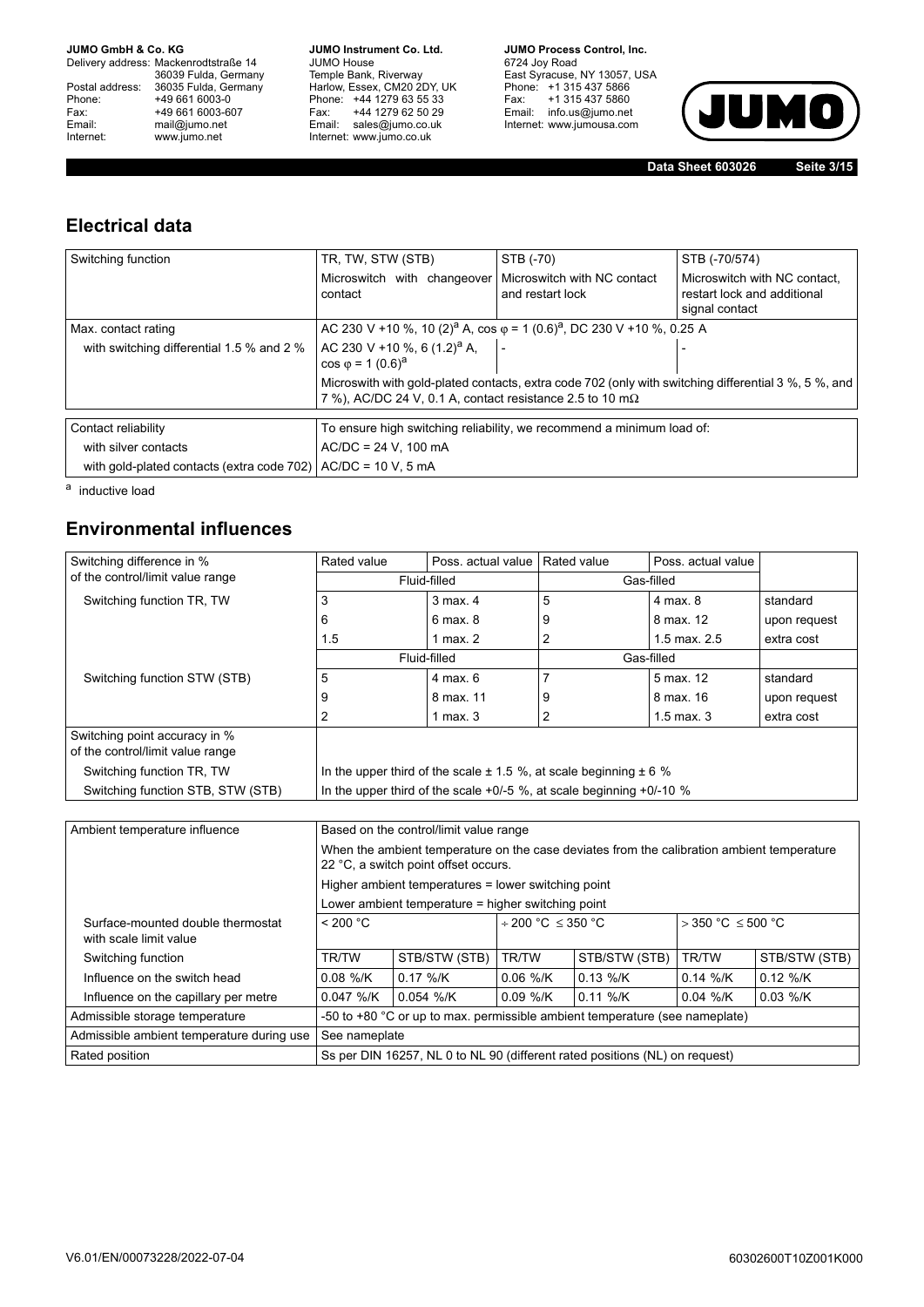Delivery address: Mackenrodtstraße 14 36039 Fulda, Germany Postal address: 36035 Fulda, Germany Phone: +49 661 6003-0<br>
Fax: +49 661 6003-6<br>
Email: mail@jumo.net +49 661 6003-607 mail@jumo.net Internet: www.jumo.net

**JUMO Instrument Co. Ltd.** JUMO House Temple Bank, Riverway Harlow, Essex, CM20 2DY, UK Phone: +44 1279 63 55 33 Fax: +44 1279 62 50 29 Email: sales@jumo.co.uk Internet: www.jumo.co.uk

**JUMO Process Control, Inc.** 6724 Joy Road East Syracuse, NY 13057, USA Phone: +1 315 437 5866 Fax: +1 315 437 5860 Email: info.us@jumo.net Internet: www.jumousa.com



**Data Sheet 603026**

**Seite 4/15**

### **Housing**

| Material                                          |                                                                                                                                               |
|---------------------------------------------------|-----------------------------------------------------------------------------------------------------------------------------------------------|
| Case lid                                          | Polycarbonate, shock resistant, color: pepple gray RAL 7032;<br>Extra code "701": aluminium die casting, painted, color: pepple gray RAL 7032 |
| Case bottom section                               | Aluminum die casting, painted, color: anthracite-gray RAL 7015                                                                                |
| Set point value setting                           |                                                                                                                                               |
| Switching function TR                             | Switching point adjustable from the outside using the rotary knob                                                                             |
| Switching function TW, TB, STB,<br>STW (STB)      | Switching point can be adjusted with a screwdriver once the case lid has been removed.                                                        |
| Protection type                                   | IP54 according to DIN EN 60529                                                                                                                |
| Cable inlet                                       | Self-sealing grommet M20 $\times$ 1.5, sealing range 8 to 10 mm (standard)                                                                    |
| Weight                                            | Approx. 800 g                                                                                                                                 |
| Switch head fastening<br>Type ATHf with capillary |                                                                                                                                               |
| Standard                                          | Screw connection by means of counter nut M18 $\times$ 1 on the case stud,<br>capillary outlet on the case stud                                |
| Extra code 248                                    | Wall stands                                                                                                                                   |
| Extra code 711                                    | With 2 screws through the case bottom part, lateral capillary outlet on the case,<br>lid and bottom part made of plastic                      |
| Extra code 746                                    | Fastening flange made of steel sheet, capillary outlet on the case stud                                                                       |

### **Process connection**

| Type ATHs with rigid shaft         |                                                                                                                                                                                                                 |
|------------------------------------|-----------------------------------------------------------------------------------------------------------------------------------------------------------------------------------------------------------------|
| Scale limit value up to 150 °C     | Process connection 20: Screw-in sleeve with screw-in spigot G 1/2", form A, as per DIN 3852/2                                                                                                                   |
| Scale limit value exceeding 150 °C | Process connection 30: Screw-in sleeve with screw-in spigot G 1/2", form A, as per DIN 3852/2,<br>and intermediate piece, to ensure that the max, admissible ambient temperature is not exceeded<br>on the case |
| Type ATHf with capillary           | Process connection 10: Plain cylindrical probe (standard)                                                                                                                                                       |
|                                    | Process connection 20: Screw-in thermowell (upon request)                                                                                                                                                       |
|                                    | Screw-in sleeve with screw-in spigot G 1/2", form A, as per DIN 3852/2, and clamping piece<br>with fixing screw to lock the probe                                                                               |
| Material                           |                                                                                                                                                                                                                 |
| Process connection 20              |                                                                                                                                                                                                                 |
| Up to $150 °C$                     | CuZn (standard)                                                                                                                                                                                                 |
| Exceeding 150 °C                   | CrNi                                                                                                                                                                                                            |
| Process connection 30              |                                                                                                                                                                                                                 |
| Exceeding 150 °C                   | CrNi (standard)                                                                                                                                                                                                 |
| Fitting length                     | Standard lengths: 100, 120, 150, 200 or 300 mm (different lengths upon request)                                                                                                                                 |
| Immersion tube $\varnothing$       | $D = 15$ mm                                                                                                                                                                                                     |

 $\Rightarrow$  For different process connections and thermowells refer to data sheet 606710.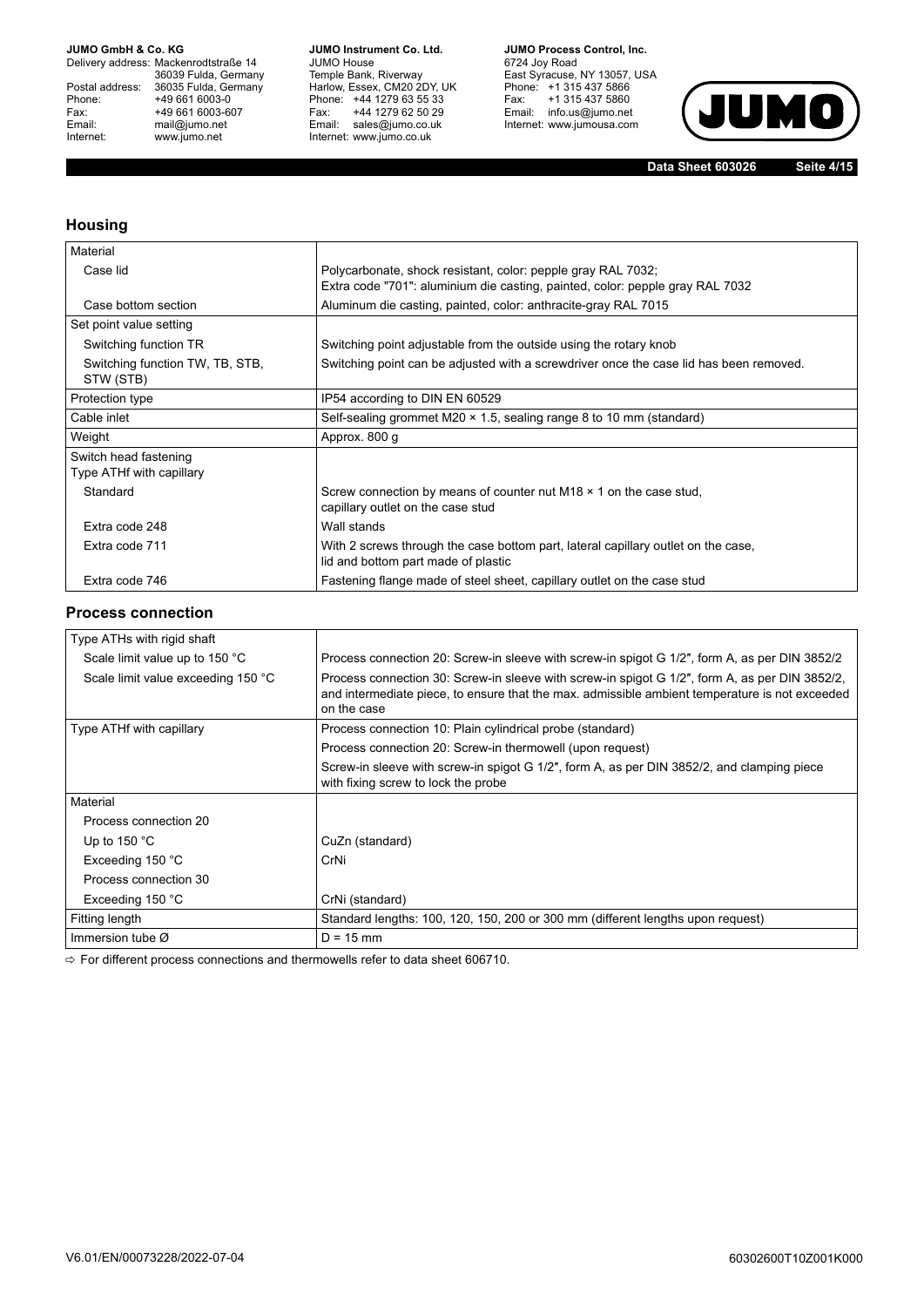Delivery address: Mackenrodtstraße 14 36039 Fulda, Germany Postal address: 36035 Fulda, Germany Phone: +49 661 6003-0<br>
Fax: +49 661 6003-6<br>
Email: mail@jumo.net +49 661 6003-607 mail@jumo.net Internet: www.jumo.net

**JUMO Instrument Co. Ltd.** JUMO House Temple Bank, Riverway Harlow, Essex, CM20 2DY, UK Phone: +44 1279 63 55 33 Fax: +44 1279 62 50 29 Email: sales@jumo.co.uk Internet: www.jumo.co.uk

**JUMO Process Control, Inc.** 6724 Joy Road East Syracuse, NY 13057, USA Phone: +1 315 437 5866 Fax: +1 315 437 5860 Email: info.us@jumo.net Internet: www.jumousa.com



**Data Sheet 603026**

**Seite 5/15**

# **Approvals and approval marks**

| <b>DIN</b>                        |                                                    |
|-----------------------------------|----------------------------------------------------|
| Testing agency                    | DIN CERTCO/TÜV Süd                                 |
| Certificates/certification number | <b>TR/TR896</b>                                    |
| Inspection basis                  | <b>DIN EN 14597</b>                                |
| Valid for                         | ATH.-11 (Type 603026/0101 [TR/TR])                 |
| <b>DIN</b>                        |                                                    |
| Testing agency                    | DIN CERTCO/TÜV Süd                                 |
| Certificates/certification number | <b>TR/TW897</b>                                    |
| Inspection basis                  | <b>DIN EN 14597</b>                                |
| Valid for                         | ATH.-12 (Type 603026/0102 [TR/TW])                 |
| <b>DIN</b>                        |                                                    |
| Testing agency                    | DIN CERTCO/TÜV Süd                                 |
| Certificates/certification number | <b>TW/TW901</b>                                    |
| Inspection basis                  | <b>DIN EN 14597</b>                                |
| Valid for                         | ATH.-22 (Type 603026/0202 [TW/TW])                 |
| <b>DIN</b>                        |                                                    |
| Testing agency                    | DIN CERTCO/TÜV Süd                                 |
| Certificates/certification number | TR/STW(STB)899S                                    |
| Inspection basis                  | <b>DIN EN 14597</b>                                |
| Valid for                         | ATH.-120 (Type 603026/0120 [TR/STW (STB)])         |
| <b>DIN</b>                        |                                                    |
| Testing agency                    | DIN CERTCO/TÜV Süd                                 |
| Certificates/certification number | TR/STB900                                          |
| Inspection basis                  | <b>DIN EN 14597</b>                                |
| Valid for                         |                                                    |
| <b>DIN</b>                        | ATH.-170 (Type 603026/0170 [TR/STB])               |
|                                   | DIN CERTCO/TÜV Süd                                 |
| Testing agency                    |                                                    |
| Certificates/certification number | TW/STW(STB)903S                                    |
| Inspection basis                  | <b>DIN EN 14597</b>                                |
| Valid for                         | ATH.-220 (Type 603026/0220 [TW/STW (STB)])         |
| <b>DIN</b>                        |                                                    |
| Testing agency                    | DIN CERTCO/TÜV Süd                                 |
| Certificates/certification number | TW/STB904                                          |
| Inspection basis                  | <b>DIN EN 14597</b>                                |
| Valid for                         | ATH.-270 (Type 603026/0270 [TW/STB])               |
| <b>DIN</b>                        |                                                    |
| Testing agency                    | DIN CERTCO/TÜV Süd                                 |
| Certificates/certification number | 2xSTW(STB)905S                                     |
| Inspection basis                  | <b>DIN EN 14597</b>                                |
| Valid for                         | ATH.-2020 (Type 603026/2020 [STW (STB)/STW (STB)]) |
| <b>DIN</b>                        |                                                    |
| Testing agency                    | DIN CERTCO/TÜV Süd                                 |
| Certificates/certification number | STW(STB)/STB906S                                   |
| Inspection basis                  | <b>DIN EN 14597</b>                                |
| Valid for                         | ATH.-2070 (Type 603026/2070 [STW (STB)/STB)])      |
| <b>DIN</b>                        |                                                    |
| Testing agency                    | DIN CERTCO/TÜV Süd                                 |
| Certificates/certification number | STB/STB907                                         |
| Inspection basis                  | <b>DIN EN 14597</b>                                |
| Valid for                         | ATH.-7070 (Type 603026/7070 [STB/STB])             |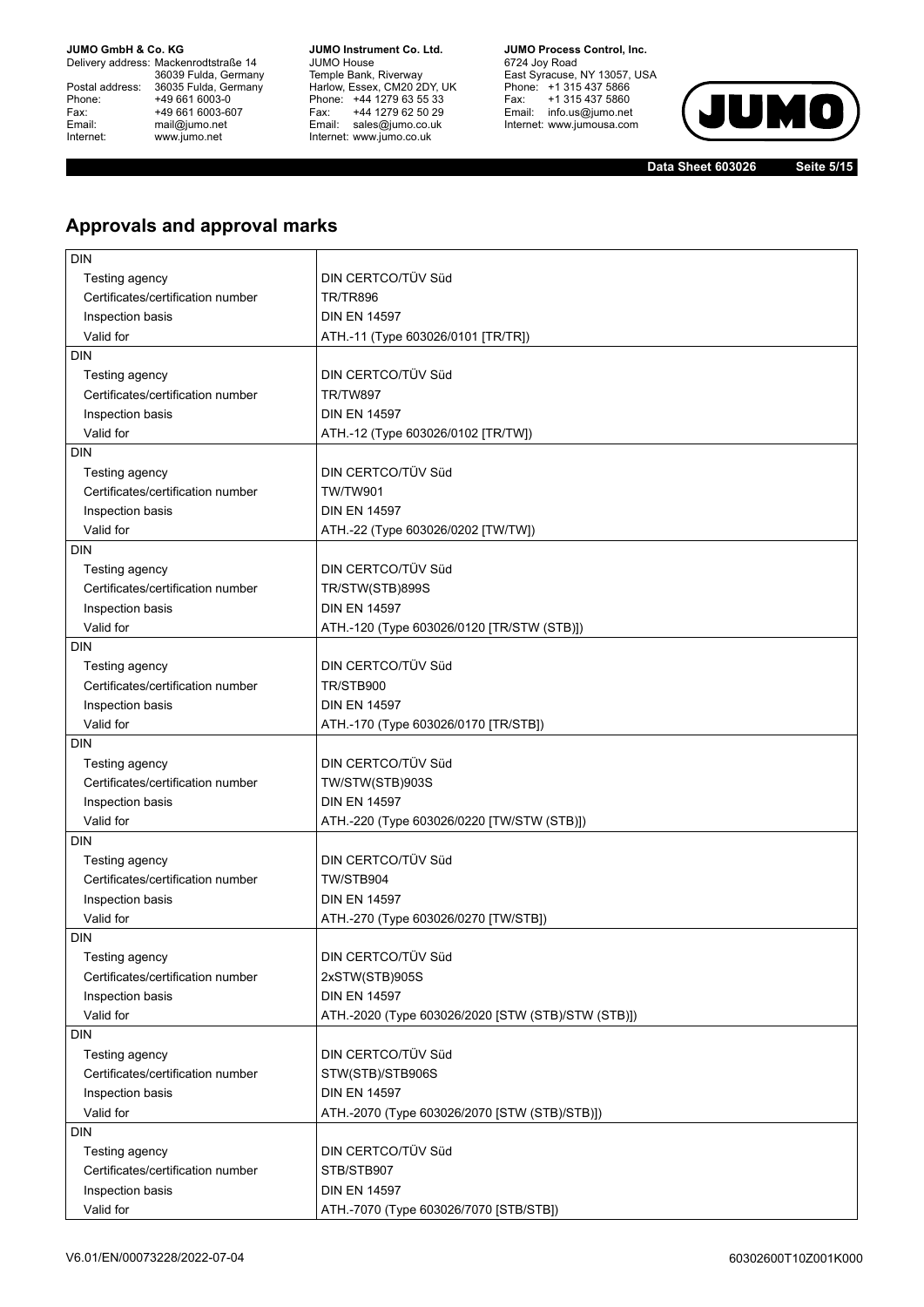Delivery address: Mackenrodtstraße 14 36039 Fulda, Germany Postal address: 36035 Fulda, Germany Phone: +49 661 6003-0<br>
Fax: +49 661 6003-6<br>
Email: mail@jumo.net +49 661 6003-607 mail@jumo.net Internet: www.jumo.net

**JUMO Instrument Co. Ltd.** JUMO House Temple Bank, Riverway Harlow, Essex, CM20 2DY, UK Phone: +44 1279 63 55 33 Fax: +44 1279 62 50 29 Email: sales@jumo.co.uk Internet: www.jumo.co.uk

**JUMO Process Control, Inc.** 6724 Joy Road East Syracuse, NY 13057, USA Phone: +1 315 437 5866 Fax: +1 315 437 5860 Email: info.us@jumo.net Internet: www.jumousa.com



**Data Sheet 603026**

**Seite 6/15**

| <b>DGRL</b>                       |                                                                                                                                                                                                                                                                                                                                |
|-----------------------------------|--------------------------------------------------------------------------------------------------------------------------------------------------------------------------------------------------------------------------------------------------------------------------------------------------------------------------------|
| Testing agency                    | TÜV Süd                                                                                                                                                                                                                                                                                                                        |
| Certificates/certification number | Z-IS-TAF-MUC-17-11-2652099-021                                                                                                                                                                                                                                                                                                 |
| Inspection basis                  | 2014/68/EU, DIN EN 14597                                                                                                                                                                                                                                                                                                       |
| Valid for                         | ATH.-120 (Type 603026/0120 [TR/STW (STB)]),<br>ATH.-170 (Type 603026/0170 [TR/STB]),<br>ATH.-220 (Type 603026/0220 [TW/STW (STB)]),<br>ATH.-270 (Type 603026/0270 [TW/STB]),<br>ATH.-2020 (Type 603026/2020 [STW (STB)/STW (STB)]),<br>ATH.-2070 (Type 603026/2070 [STW (STB)/STB]),<br>ATH.-7070 (Type 603026/7070 [STB/STB]) |
| EAC <sup>a</sup>                  |                                                                                                                                                                                                                                                                                                                                |
| Testing agency                    | <b>GOST Norm AG</b>                                                                                                                                                                                                                                                                                                            |
| Certificates/certification number | 0198420                                                                                                                                                                                                                                                                                                                        |
| Inspection basis                  | TR ZU 004/2011 (LVD)                                                                                                                                                                                                                                                                                                           |
| Valid for                         | ATH (Type 603026)                                                                                                                                                                                                                                                                                                              |

a Russian documentation upon request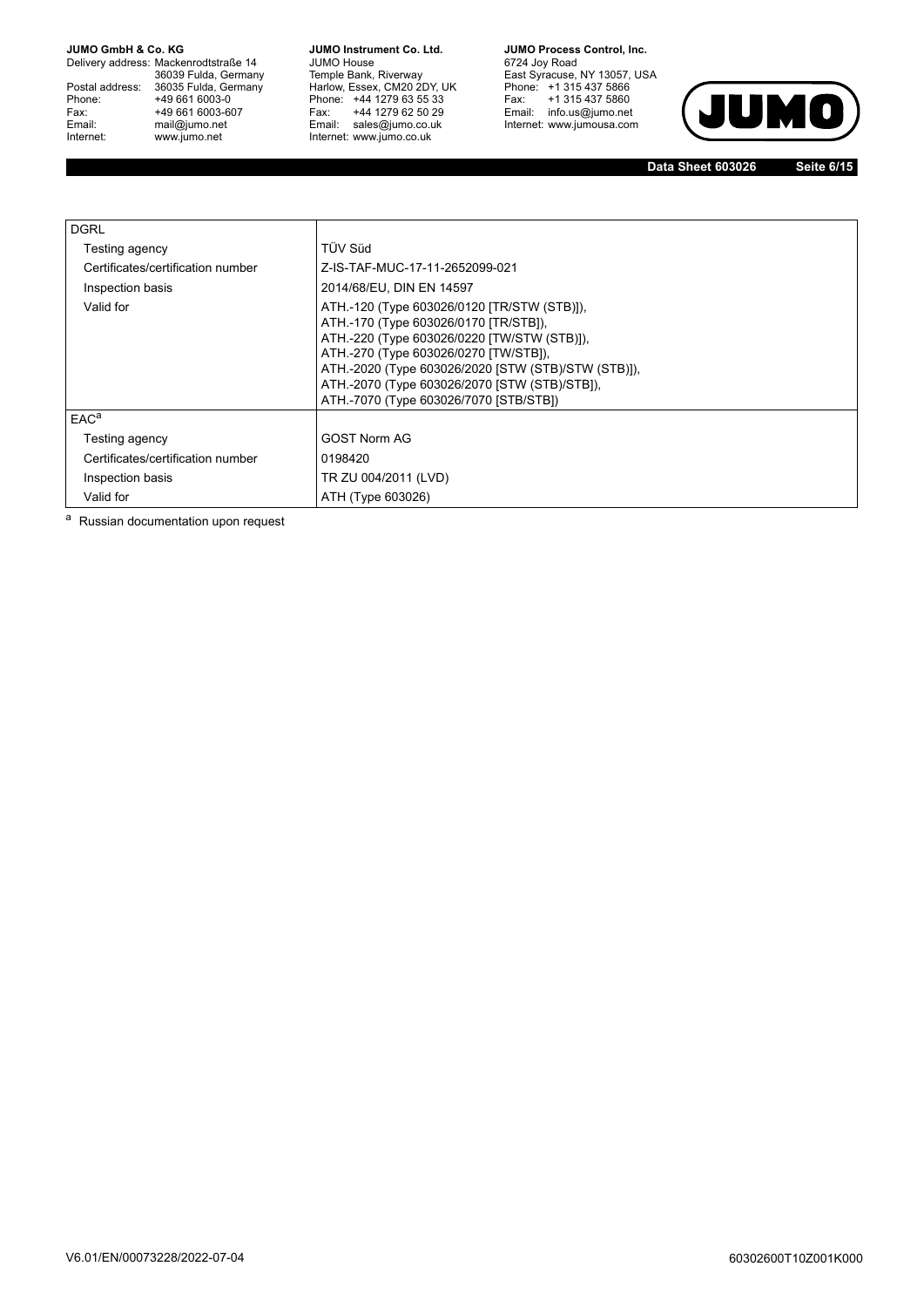Delivery address: Mackenrodtstraße 14 36039 Fulda, Germany Postal address: 36035 Fulda, Germany Postal address: 36035 Fulda, Ge<br>
Phone: +49 661 6003-0<br>
Fax: +49 661 6003-6<br>
Email: mail@jumo.net +49 661 6003-607 mail@jumo.net Internet: www.jumo.net

**JUMO Instrument Co. Ltd.** JUMO House Temple Bank, Riverway Harlow, Essex, CM20 2DY, UK Phone: +44 1279 63 55 33 Fax: +44 1279 62 50 29 Email: sales@jumo.co.uk Internet: www.jumo.co.uk

**JUMO Process Control, Inc.** 6724 Joy Road East Syracuse, NY 13057, USA Phone: +1 315 437 5866 Fax: +1 315 437 5860 Email: info.us@jumo.net Internet: www.jumousa.com



**Data Sheet 603026**

**Seite 7/15**

# **Dimensions**

### **Versions with rigid shaft**

Process connection 20: Screw-in thermowell



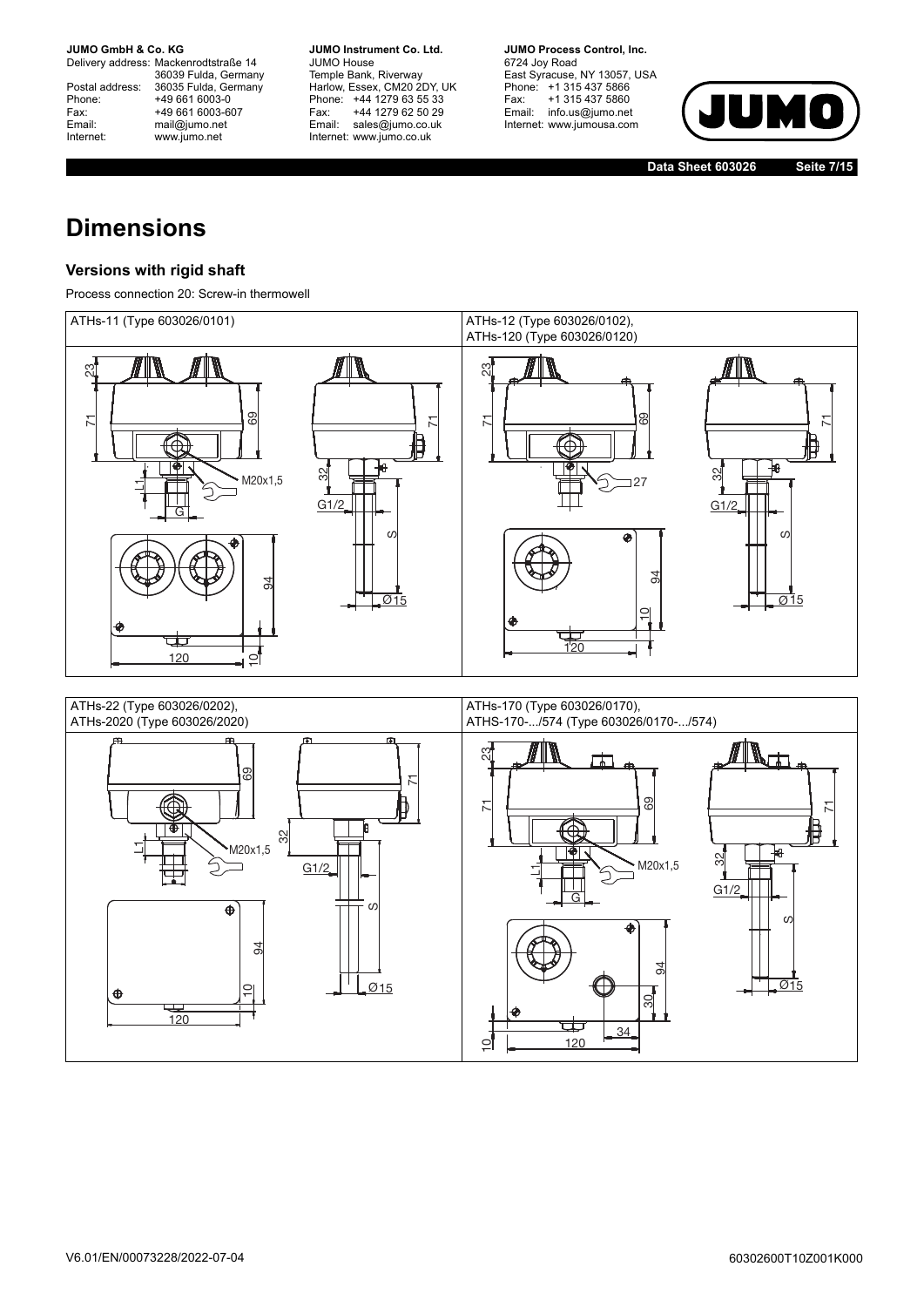Delivery address: Mackenrodtstraße 14 36039 Fulda, Germany Postal address: 36035 Fulda, Germany Postal address: 36035 Fulda, Ge<br>Phone: +49 661 6003-0 Fax: +49 661 6003-607 Email: mail@jumo.net Internet: www.jumo.net

**JUMO Instrument Co. Ltd.** JUMO House Temple Bank, Riverway Harlow, Essex, CM20 2DY, UK Phone: +44 1279 63 55 33 Fax: +44 1279 62 50 29 Email: sales@jumo.co.uk Internet: www.jumo.co.uk

**JUMO Process Control, Inc.** 6724 Joy Road East Syracuse, NY 13057, USA Phone: +1 315 437 5866 Fax: +1 315 437 5860 Email: info.us@jumo.net Internet: www.jumousa.com



**Data Sheet 603026**

**Seite 8/15**



Process connection 30: Screw-in thermowell with intermediate piece (from 150 °C)

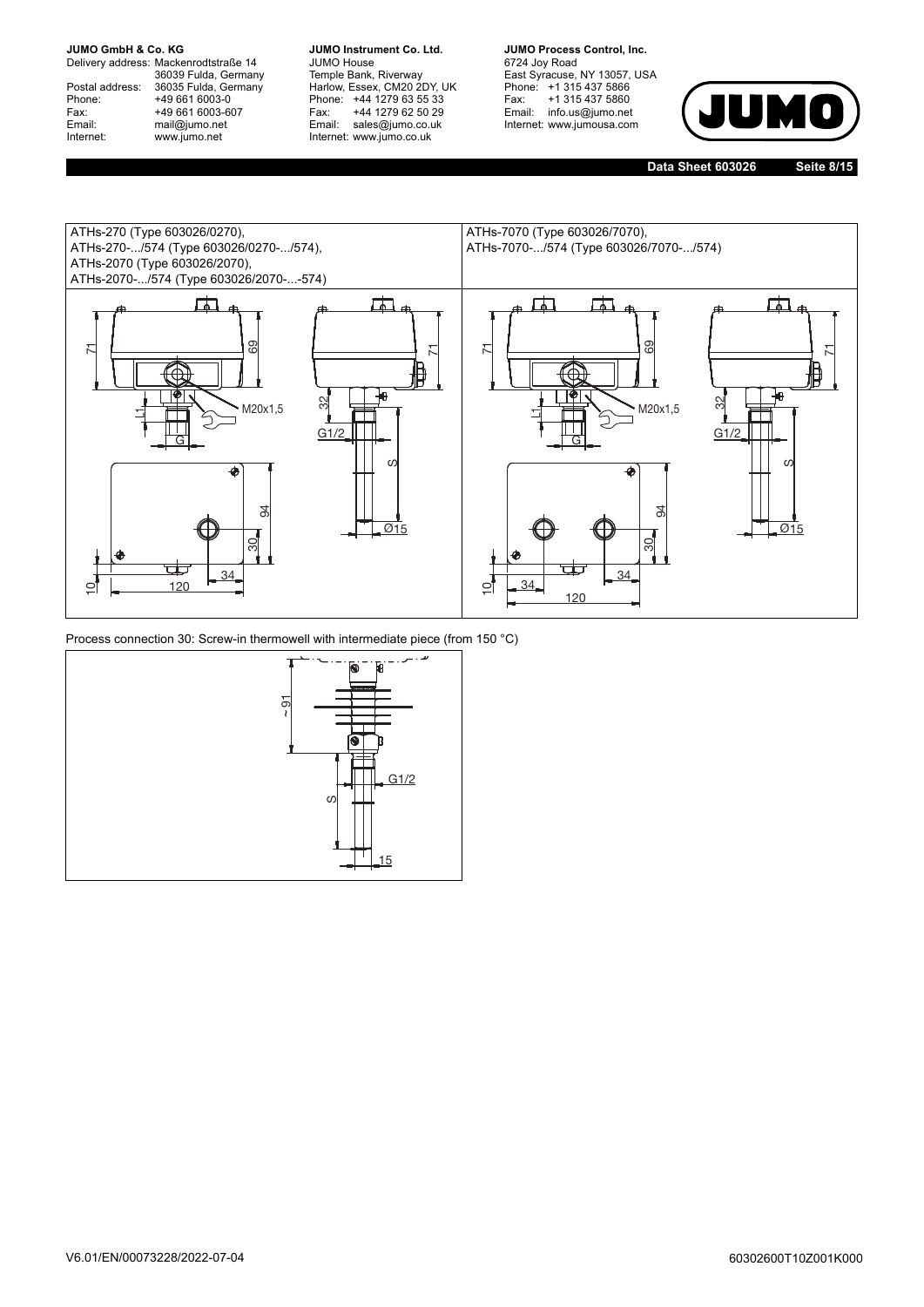Delivery address: Mackenrodtstraße 14 36039 Fulda, Germany Postal address: 36035 Fulda, Germany Postal address: 36035 Fulda, Ge<br>
Phone: +49 661 6003-0<br>
Fax: +49 661 6003-6<br>
Email: mail@jumo.net +49 661 6003-607 mail@jumo.net Internet: www.jumo.net

**JUMO Instrument Co. Ltd.** JUMO House Temple Bank, Riverway Harlow, Essex, CM20 2DY, UK Phone: +44 1279 63 55 33 Fax: +44 1279 62 50 29 Email: sales@jumo.co.uk Internet: www.jumo.co.uk

**JUMO Process Control, Inc.** 6724 Joy Road East Syracuse, NY 13057, USA Phone: +1 315 437 5866 Fax: +1 315 437 5860 Email: info.us@jumo.net Internet: www.jumousa.com



**Data Sheet 603026**

**Seite 9/15**

### **Versions with capillary**

Process connection 10: Plain cylindrical probe

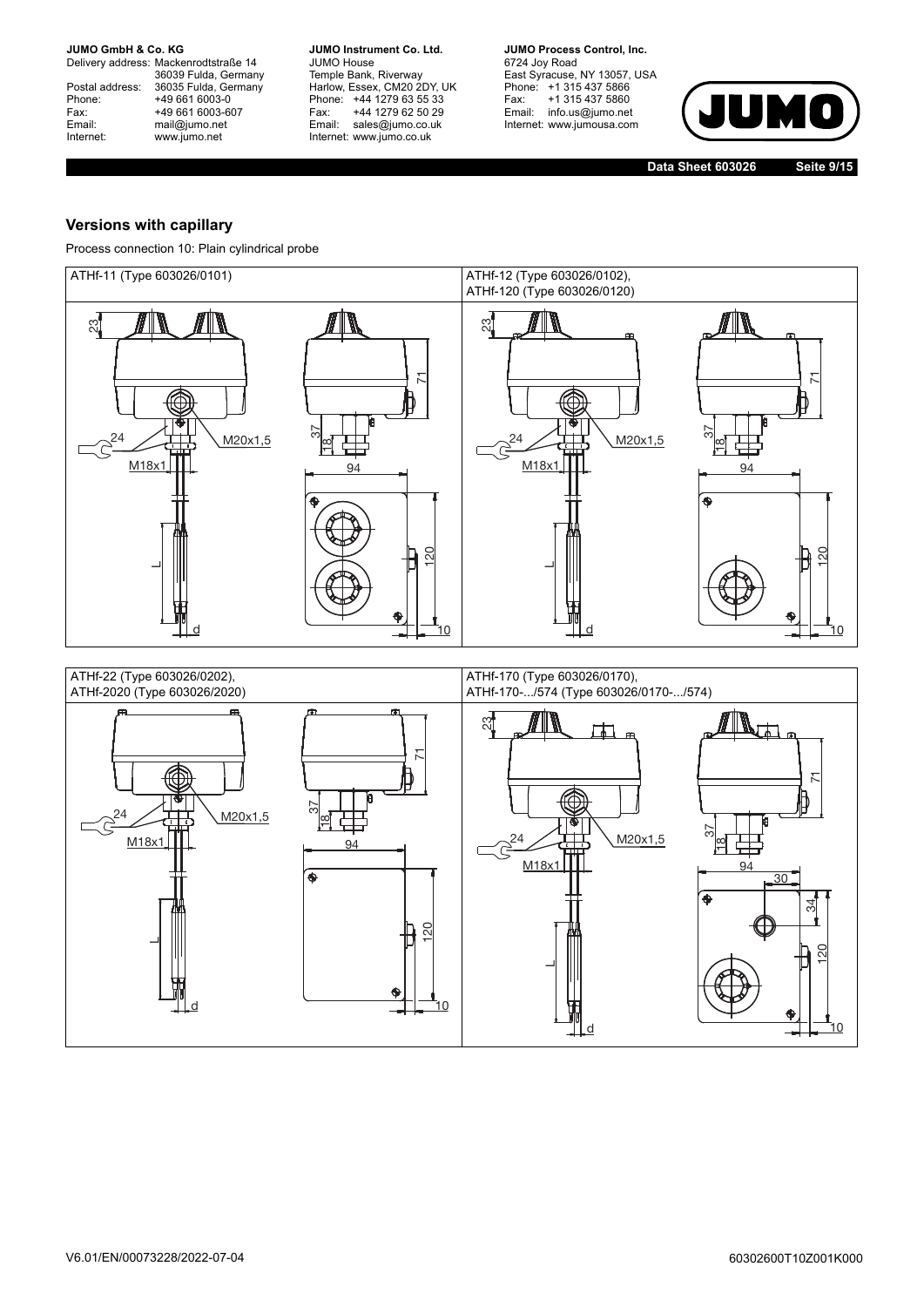Delivery address: Mackenrodtstraße 14 36039 Fulda, Germany Postal address: 36035 Fulda, Germany Postal address: 36035 Fulda, Ge<br>
Phone: +49 661 6003-0<br>
Fax: +49 661 6003-6<br>
Email: mail@jumo.net +49 661 6003-607 mail@jumo.net Internet: www.jumo.net

**JUMO Instrument Co. Ltd.** JUMO House Temple Bank, Riverway Harlow, Essex, CM20 2DY, UK Phone: +44 1279 63 55 33 Fax: +44 1279 62 50 29 Email: sales@jumo.co.uk Internet: www.jumo.co.uk

**JUMO Process Control, Inc.** 6724 Joy Road East Syracuse, NY 13057, USA Phone: +1 315 437 5866 Fax: +1 315 437 5860 Email: info.us@jumo.net Internet: www.jumousa.com



**Data Sheet 603026 Seite 10/15**

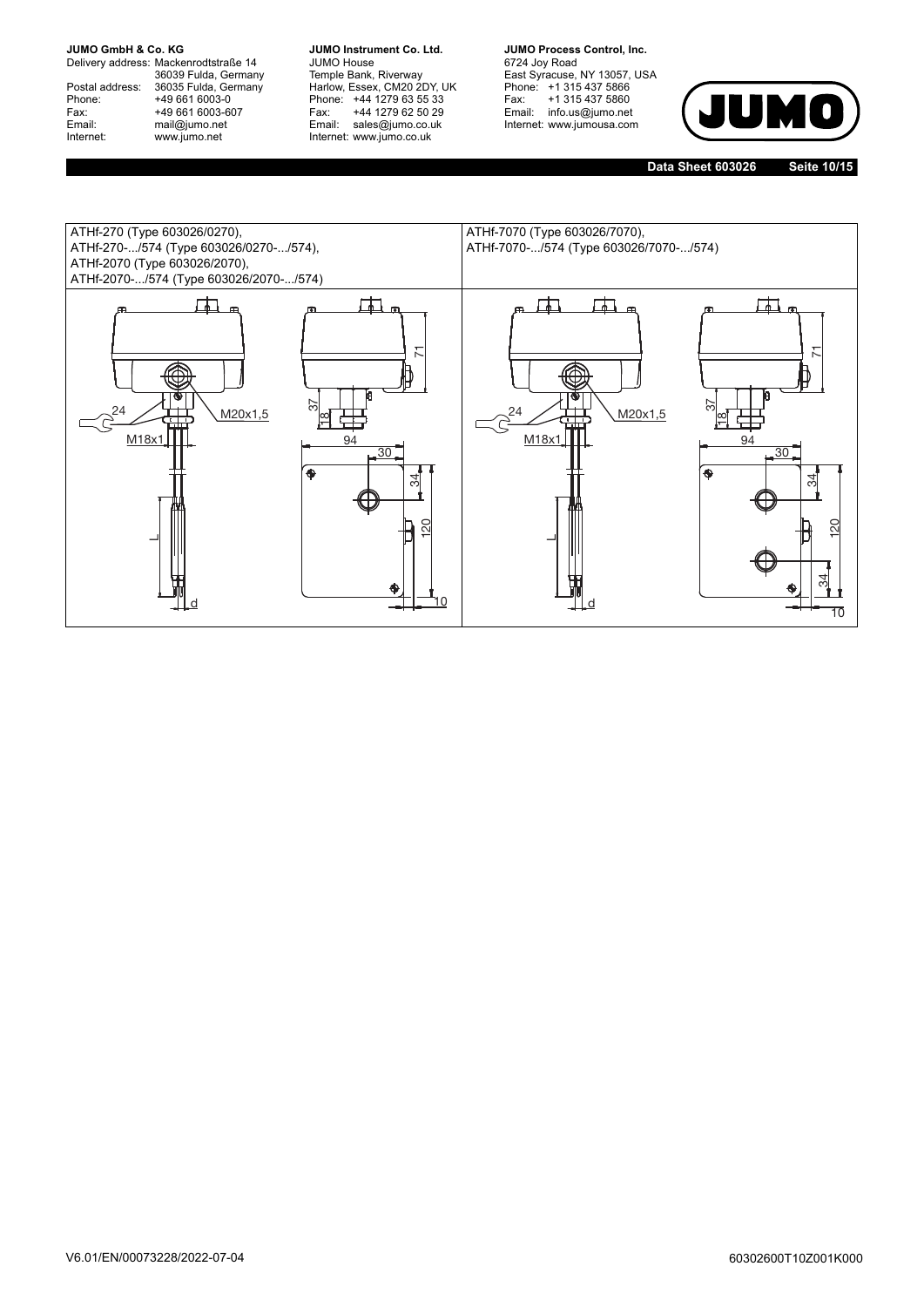Delivery address: Mackenrodtstraße 14 36039 Fulda, Germany Postal address: 36035 Fulda, Germany Phone: +49 661 6003-0<br>
Fax: +49 661 6003-6<br>
Email: mail@jumo.net +49 661 6003-607 mail@jumo.net Internet: www.jumo.net

**JUMO Instrument Co. Ltd.** JUMO House Temple Bank, Riverway Harlow, Essex, CM20 2DY, UK Phone: +44 1279 63 55 33 Fax: +44 1279 62 50 29 Email: sales@jumo.co.uk Internet: www.jumo.co.uk

**JUMO Process Control, Inc.** 6724 Joy Road East Syracuse, NY 13057, USA Phone: +1 315 437 5866 Fax: +1 315 437 5860 Email: info.us@jumo.net Internet: www.jumousa.com



**Data Sheet 603026 Seite 11/15**

# **Connection diagram**

The connection elements in the data sheet provide information on product selection.

### **For the electrical connection, only use the installation instructions or the operating manual.**

| Type                                                                                                                                                                                | System                                                                                    | Switching function |                   |
|-------------------------------------------------------------------------------------------------------------------------------------------------------------------------------------|-------------------------------------------------------------------------------------------|--------------------|-------------------|
| Type 603026/0101 (ATH-11),<br>Type 603026/0102 (ATH-12),<br>Type 603026/0120 (ATH-120),<br>Type 603026/0202 (ATH-22),<br>Type 603026/0220 (ATH-220),<br>Type 603026/2020 (ATH-2020) | System I and System II:<br>with changeover contact                                        | TR, TW, STW (STB)  | П                 |
| Type 603026/7070 (ATH-7070)                                                                                                                                                         | System I and System II:<br>with NC contact and restart<br>lock                            | <b>STB</b>         | $\mathbf{I}$      |
| Type 603026/0170-/574 (ATH-170/574),<br>Type 603026/0270-/574 (ATH-270/574),                                                                                                        | System I:<br>with changeover contact                                                      | TR, TW, STW (STB)  | П                 |
| Type 603026/2070-/574 (ATH-2070/574)                                                                                                                                                | System II:<br>with NC contact, restart lock<br>and additional signal contact              |                    | า9ิ >             |
| Type 603026/7070-/574 (ATH-7070/574)                                                                                                                                                | System I and System II:<br>with NC contact, restart lock<br>and additional signal contact | <b>STB</b>         | $\mathbf{I}$      |
| Type 603026/0170 (ATH-170),<br>Type 603026/0270 (ATH-270),                                                                                                                          | System I:<br>with changeover contact                                                      | TR, TW, STW (STB)  | I<br>$\mathbf{I}$ |
| Type 603026/2070 (ATH-2070)                                                                                                                                                         | System II:<br>with NC contact and restart<br>lock                                         | <b>STB</b>         |                   |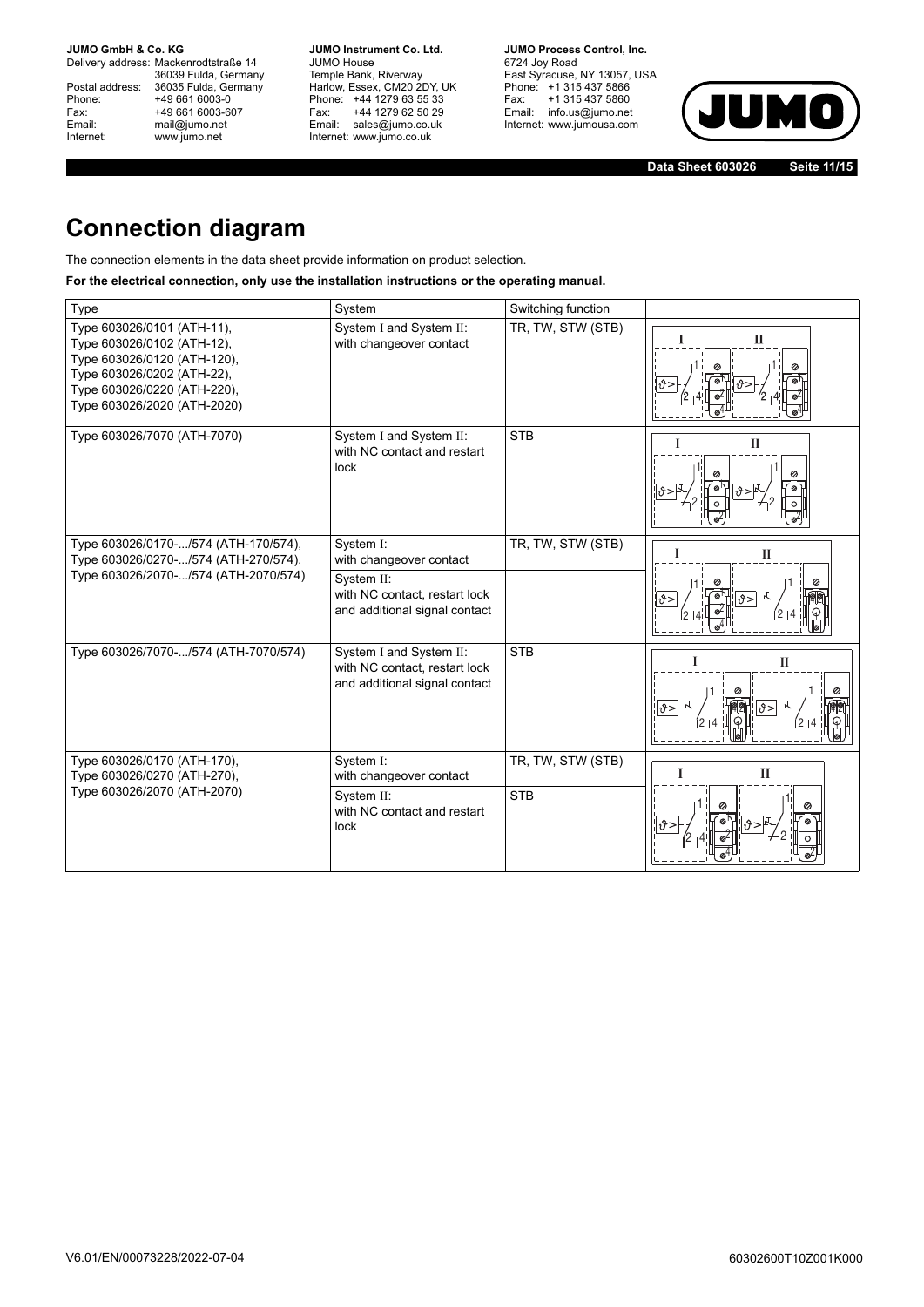Delivery address: Mackenrodtstraße 14 36039 Fulda, Germany Postal address: 36035 Fulda, Germany Phone: +49 661 6003-0<br>
Fax: +49 661 6003-6<br>
Email: mail@jumo.net +49 661 6003-607 mail@jumo.net Internet: www.jumo.net

**JUMO Instrument Co. Ltd.** JUMO House Temple Bank, Riverway Harlow, Essex, CM20 2DY, UK Phone: +44 1279 63 55 33 Fax: +44 1279 62 50 29 Email: sales@jumo.co.uk Internet: www.jumo.co.uk

**JUMO Process Control, Inc.** 6724 Joy Road East Syracuse, NY 13057, USA Phone: +1 315 437 5866 Fax: +1 315 437 5860 Email: info.us@jumo.net Internet: www.jumousa.com



**Data Sheet 603026 Seite 12/15**

# **Order details**

|                | (1) | <b>Basic type</b>       |                                                                             |  |  |
|----------------|-----|-------------------------|-----------------------------------------------------------------------------|--|--|
| 603026         |     |                         | Surface-mounting double thermostat ATH                                      |  |  |
|                | (2) |                         | <b>Basic type extension</b>                                                 |  |  |
| 0101           |     | ATH.-11                 | Temperature controller/temperature controller (TR/TR)                       |  |  |
| 0102           |     | ATH .- 12               | Temperature controller/temperature monitor (TR/TW)                          |  |  |
| 0120           |     | ATH.-120                | Temperature controller/safety temperature monitor (TR/STW (STB))            |  |  |
| 0170           |     | ATH.-170                | Temperature controller/safety temperature controller (TR/STB)               |  |  |
| 0202           |     | <b>ATH.-22</b>          | Temperature monitor/temperature monitor (TW/TW)                             |  |  |
| 0220           |     | ATH.-220                | Temperature monitor/safety temperature monitor (TW/STW (STB))               |  |  |
| 0270           |     | ATH.-270                | Temperature monitor/safety temperature limiter (TW/STB)                     |  |  |
| 2020           |     | ATH.-2020               | Safety temperature monitor/safety temperature monitor (STW (STB)/STW (STB)) |  |  |
| 2070           |     | ATH.-2070               | Safety temperature monitor/safety temperature limiter (STW (STB)/STB)       |  |  |
| 7070           |     | ATH.-7070               | Safety temperature limiter/safety temperature limiter (STB/STB)             |  |  |
|                | (3) | Design                  |                                                                             |  |  |
| 1              |     | Rigid shaft             |                                                                             |  |  |
| $\overline{c}$ |     | Capillary               |                                                                             |  |  |
|                | (4) | <b>Control range</b>    |                                                                             |  |  |
| 014            |     | -20 to +50 °C           |                                                                             |  |  |
| 016            |     | -10 to +40 $^{\circ}$ C |                                                                             |  |  |
| 021            |     | 0 to 50 °C              |                                                                             |  |  |
| 025            |     | 0 to 100 °C             |                                                                             |  |  |
| 041            |     | 20 to 90 °C             |                                                                             |  |  |
| 042            |     | 20 to 120 °C            |                                                                             |  |  |
| 043            |     | 20 to 150 °C            |                                                                             |  |  |
| 045            |     | 20 to 400 °C            |                                                                             |  |  |
| 046            |     | 20 to 500 °C            |                                                                             |  |  |
| 052            |     | 30 to 110 °C            |                                                                             |  |  |
| 062            |     | 50 to 200 °C            |                                                                             |  |  |
| 063            |     | 50 to 250 °C            |                                                                             |  |  |
| 064            |     | 50 to 300 °C            |                                                                             |  |  |
| 066            |     | 60 to 130 °C            |                                                                             |  |  |
|                | (5) | Limit value range (STB) |                                                                             |  |  |
| 014            |     | -20 to +50 °C           |                                                                             |  |  |
| 016            |     | -10 to +40 $^{\circ}$ C |                                                                             |  |  |
| 021            |     | 0 to 50 °C              |                                                                             |  |  |
| 025            |     | 0 to 100 °C             |                                                                             |  |  |
| 041            |     | 20 to 90 °C             |                                                                             |  |  |
| 042            |     | 20 to 120 °C            |                                                                             |  |  |
| 043            |     | 20 to 150 °C            |                                                                             |  |  |
| 045            |     | 20 to 400 °C            |                                                                             |  |  |
| 046            |     | 20 to 500 °C            |                                                                             |  |  |
| 052            |     | 30 to 110 °C            |                                                                             |  |  |
| 062            |     | 50 to 200 °C            |                                                                             |  |  |
| 063            |     | 50 to 250 °C            |                                                                             |  |  |
| 064            |     | 50 to 300 °C            |                                                                             |  |  |
| 066            |     | 60 to 130 °C            |                                                                             |  |  |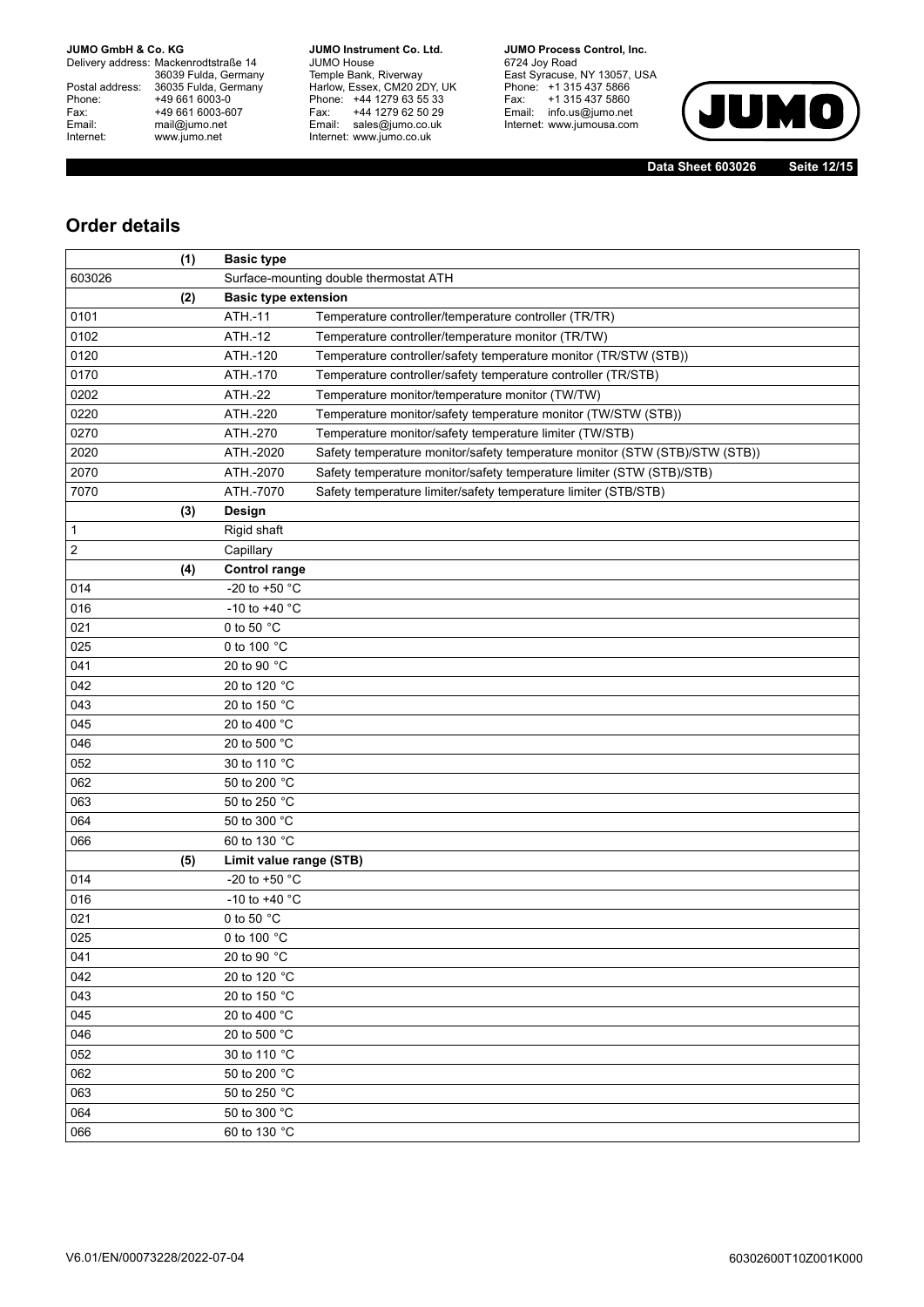Delivery address: Mackenrodtstraße 14 36039 Fulda, Germany Postal address: 36035 Fulda, Germany Phone: +49 661 6003-0<br>
Fax: +49 661 6003-6<br>
Email: mail@jumo.net +49 661 6003-607 mail@jumo.net Internet: www.jumo.net

**JUMO Instrument Co. Ltd.** JUMO House Temple Bank, Riverway Harlow, Essex, CM20 2DY, UK Phone: +44 1279 63 55 33 Fax: +44 1279 62 50 29 Fax: +44 1279 62 50 29<br>Email: sales@jumo.co.uk Internet: www.jumo.co.uk

**JUMO Process Control, Inc.** 6724 Joy Road East Syracuse, NY 13057, USA Phone: +1 315 437 5866 Fax: +1 315 437 5860 Email: info.us@jumo.net

Internet: www.jumousa.com



**Data Sheet 603026 Seite 13/15**

|                     | (6)  | Switching differential 1                    |        |
|---------------------|------|---------------------------------------------|--------|
| $00\,$              |      | None                                        |        |
| 15                  |      | 1.5%                                        |        |
| $20\,$              |      | 2%                                          |        |
| $30\,$              |      | 3 %                                         |        |
| 50                  |      | 5 %                                         |        |
| 60                  |      | 6 %                                         |        |
| $70\,$              |      | 7%                                          |        |
| $90\,$              |      | 9%                                          |        |
|                     | (7)  | Switching differential 2                    |        |
| $00\,$              |      | None                                        |        |
| 15                  |      | 1.5 %                                       |        |
| $20\,$              |      | 2 %                                         |        |
| 30                  |      | 3 %                                         |        |
| 50                  |      | 5 %                                         |        |
| 60                  |      | 6 %                                         |        |
| 70                  |      | 7 %                                         |        |
| $90\,$              |      | 9%                                          |        |
|                     | (8)  | Capillary length 1                          |        |
| $\mathsf{O}\xspace$ |      | None                                        |        |
| 1000                |      | 1000 mm                                     |        |
| 2000                |      | 2000 mm                                     |        |
| 3000                |      | 3000 mm                                     |        |
| 4000                |      | 4000 mm                                     |        |
| 5000                |      | 5000 mm                                     |        |
|                     | (9)  | <b>Capillary length 2</b>                   |        |
| $\mathsf{O}\xspace$ |      | None                                        |        |
| 1000                |      | 1000 mm                                     |        |
| 2000                |      | 2000 mm                                     |        |
| 3000                |      | 3000 mm                                     |        |
| 4000                |      | 4000 mm                                     |        |
| 5000                |      | 5000 mm                                     |        |
|                     | (10) | <b>Capillary material 1</b>                 |        |
| $00\,$              |      | None                                        |        |
| 20                  |      | CrNi (stainless steel)                      |        |
| 40                  |      | Cu (copper)                                 |        |
|                     | (11) | <b>Capillary material 2</b>                 |        |
| ${\bf 00}$          |      | None                                        |        |
| $20\,$              |      | CrNi (stainless steel)                      |        |
| 40                  |      | Cu (copper)                                 |        |
|                     | (12) | <b>Process connection</b>                   |        |
| $10$                |      | Plain cylindrical probe                     | ਜ<br>ਿ |
| $20\,$              |      | Screw-in thermowell                         |        |
|                     |      |                                             |        |
| 30                  |      | Screw-in thermowell with intermediate piece |        |
|                     |      |                                             |        |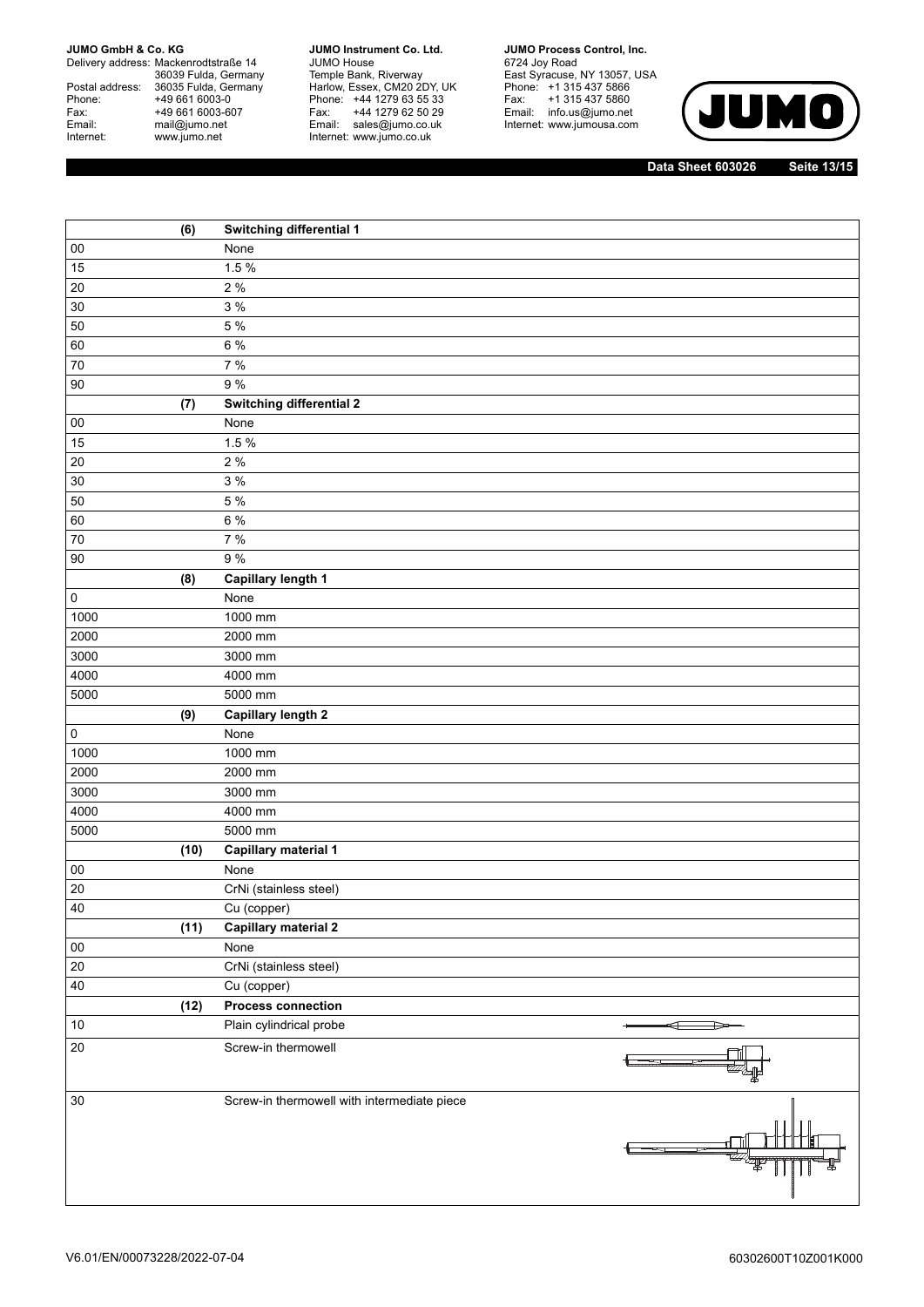Delivery address: Mackenrodtstraße 14 36039 Fulda, Germany Postal address: 36035 Fulda, Germany Postal address: 36035 Fulda, Ge<br>Phone: +49 661 6003-0 Fax: +49 661 6003-607<br>Email: mail@jumo.net mail@jumo.net Internet: www.jumo.net

**JUMO Instrument Co. Ltd.** JUMO House Temple Bank, Riverway Harlow, Essex, CM20 2DY, UK Phone: +44 1279 63 55 33 Fax: +44 1279 62 50 29 Email: sales@jumo.co.uk Internet: www.jumo.co.uk

**JUMO Process Control, Inc.** 6724 Joy Road East Syracuse, NY 13057, USA Phone: +1 315 437 5866 Fax: +1 315 437 5860 Email: info.us@jumo.net Internet: www.jumousa.com



**Data Sheet 603026 Seite 14/15**

|     | (13) | Thread of process connection                                                                          |
|-----|------|-------------------------------------------------------------------------------------------------------|
| 00  |      | None                                                                                                  |
| 13  |      | G 1/2"                                                                                                |
|     | (14) | <b>Material of process connection</b>                                                                 |
| 00  |      | None                                                                                                  |
| 20  |      | CrNi (stainless steel)                                                                                |
| 46  |      | CuZn (brass)                                                                                          |
|     | (15) | <b>Insertion length</b>                                                                               |
| 000 |      | Without thermowell (ATHf-)                                                                            |
| 100 |      | 100 mm                                                                                                |
| 120 |      | 120 mm                                                                                                |
| 150 |      | 150 mm                                                                                                |
| 200 |      | 200 mm                                                                                                |
| 300 |      | 300 mm                                                                                                |
|     | (16) | <b>Immersion tube diameter</b>                                                                        |
| 00  |      | Without thermowell                                                                                    |
| 15  |      | $15 \text{ mm}$                                                                                       |
|     | (17) | Probe diameter                                                                                        |
| 6   |      | 6 mm                                                                                                  |
|     | (18) | <b>Extra codes</b>                                                                                    |
| 000 |      | None                                                                                                  |
| 248 |      | Wall stands                                                                                           |
| 574 |      | Microswitch with changeover contact, restart lock only for STB                                        |
| 701 |      | Case lid made of aluminium die casting                                                                |
| 702 |      | Snap-action switch contact, gold-plated (only with switching differential 3 %, 5 %, and 7 %, and STB) |
| 711 |      | Switch head fastening with 2 screws through the case bottom part                                      |
| 764 |      | Fastening flange made of steel sheet                                                                  |



<sup>a</sup> List extra codes in sequence, separated by commas.